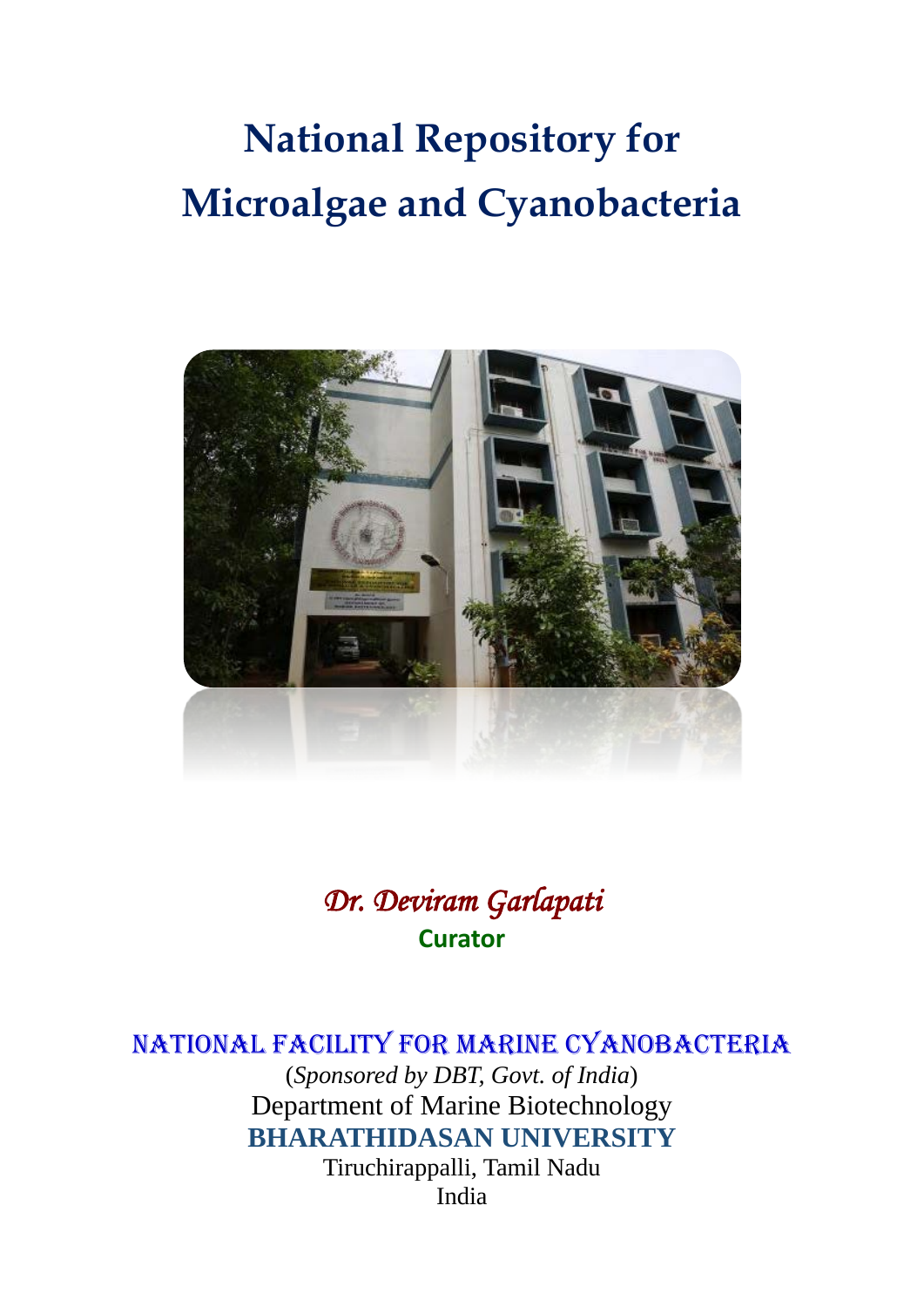| S. No | <b>Title</b>                      | Page. No |
|-------|-----------------------------------|----------|
| 1.    | <b>Personal Information</b>       | 02       |
| 2.    | <b>Abstract about NRMC</b>        | 03       |
| 3.    | Diversity info of Strains         | 05       |
| 4.    | <b>Website Information</b>        | 06       |
| 5.    | Bioinformatics tools developed    | 07       |
| 6.    | Benefit from the training courses | 08       |
| 7.    | Suggestion on WDCM work           | 08       |
| 8.    | Comments on the training          | 09       |
| 9.    | Suggestion on further cooperation | 09       |
| 10.   | Acknowledgements                  | 10       |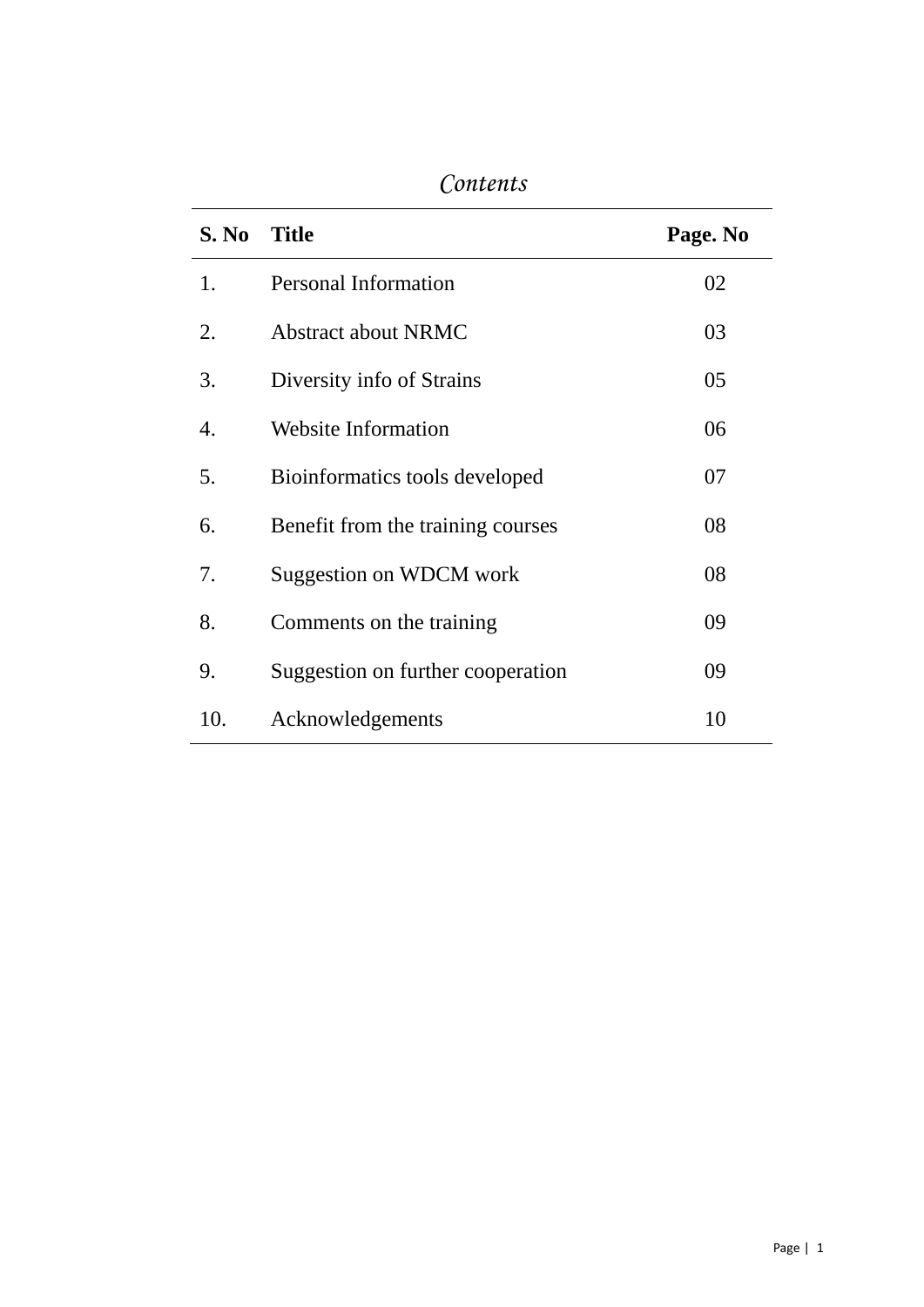# **WDCM Training Course for Microbiome data sharing**

#### **Personal Information**

| Name        | : Dr. Deviram Garlapati             |
|-------------|-------------------------------------|
| Designation | $\therefore$ Curator                |
| Email       | devirangarlapati@gmail.com          |
| Website     | http://www.nfmc.res.in/deviram.html |

#### **Research Interests**

- Microalgal and Cyanobacterial diversity and Taxonomy
- Microalgal and Cyanobacterial community dynamics
- Microalgal and Cyanobacterial culturing & preservation
- Biofuel and Genetic engineering
- Computational Biology

Currently working as a Curator at National Repository for Microalgae and Cyanobacteria (NRMC) previously known as National Facility for Marine Cyanobacteria (NFMC), Department of Marine Biotechnology, Bharathidasan University, Tiruchirappalli, India. He has eight years of experience in Microalgal and Cyanobacterial Research. During his doctoral studies, he isolated and maintained nearly 150 strains of edaphic cyanobacteria. After Joining at NRMC, he is responsible for increasing the number of strain availability of the repository by isolating strains from Arctic and Antarctic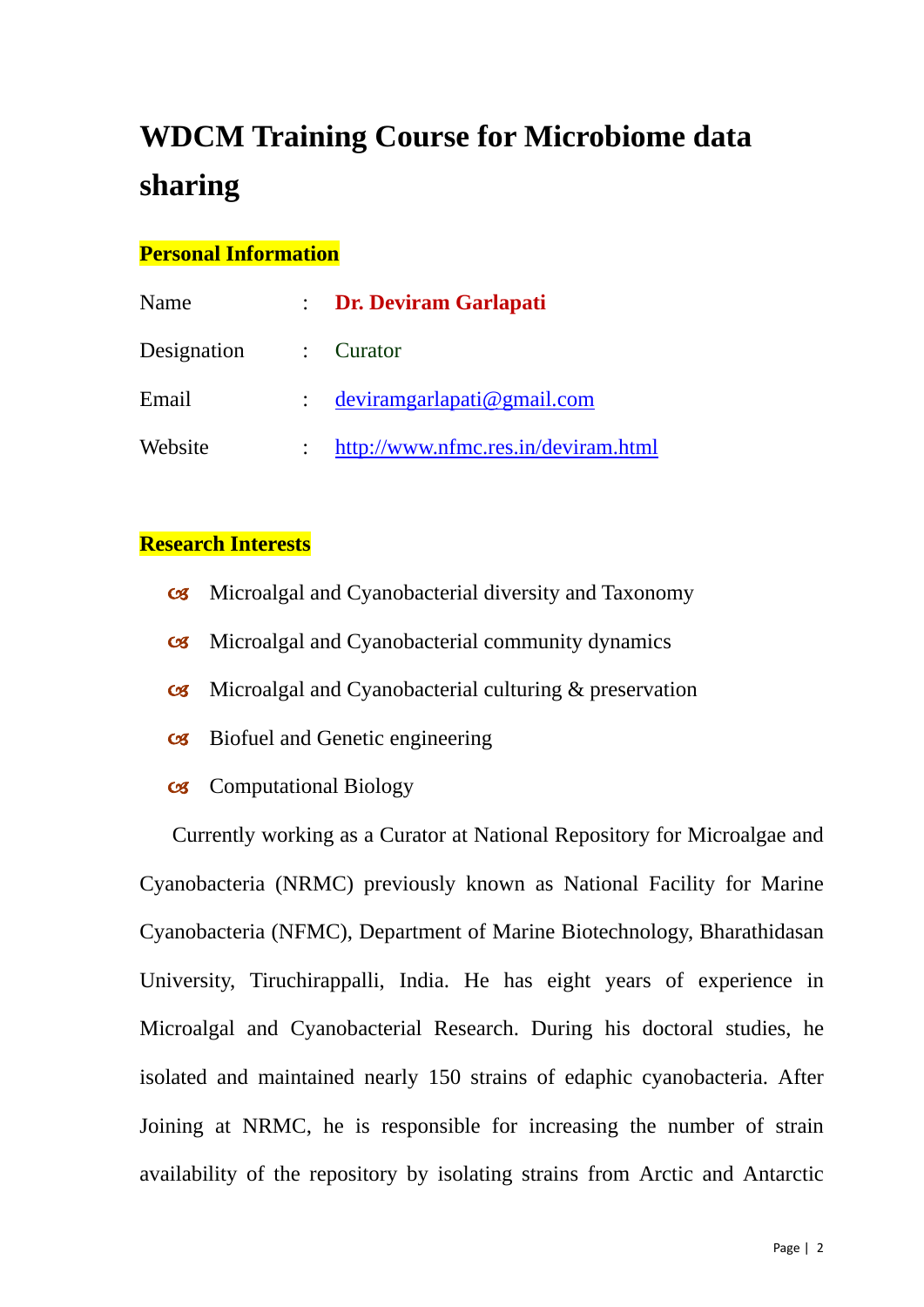samples. He is also responsible for managing the germplasm facilities. The main objectives of his work include

- Collection of microalgae/cyanobacteria (tropical and polar) and up gradation of microalgal repository
- $\ddot{\phantom{1}}$  Identification of microalgae by both morphology molecular means
- $\overline{\phantom{a}}$  Molecular tagging and cataloging
- $\ddot{\bullet}$  Validating the cultures deposited to the repository and maintenance
- $\div$  Bioprospecting and Bioenergy research, Mass cultivation of microalgae

#### ABSTRACT

#### **National Facility for Marine Cyanobacteria**

**National Facility for Marine Cyanobacteria (NFMC)** funded by the Department of Biotechnology (DBT), Ministry of Science and Technology, Govt. of India which was established exclusively for the research on marine cyanobacteria. Now the Facility has been upgraded to the level of **a National Repository for Microalgae and Cyanobacteria (NRMC).** Now the Repository holds more than 1034 Microalgal and Cyanobacterial strains representing 814 mesophilic, 150 psychrophilic (Arctic &Antarctic), 20 thermophilic and 50 halophilic forms. More than 1000 institutes are its beneficiaries which includes Universities and Govt. Research Organizations. NFMC is also a Sub Distributed Bio informatics center (BIC) exclusive for cyanobacteria, where it has developed open source database CKB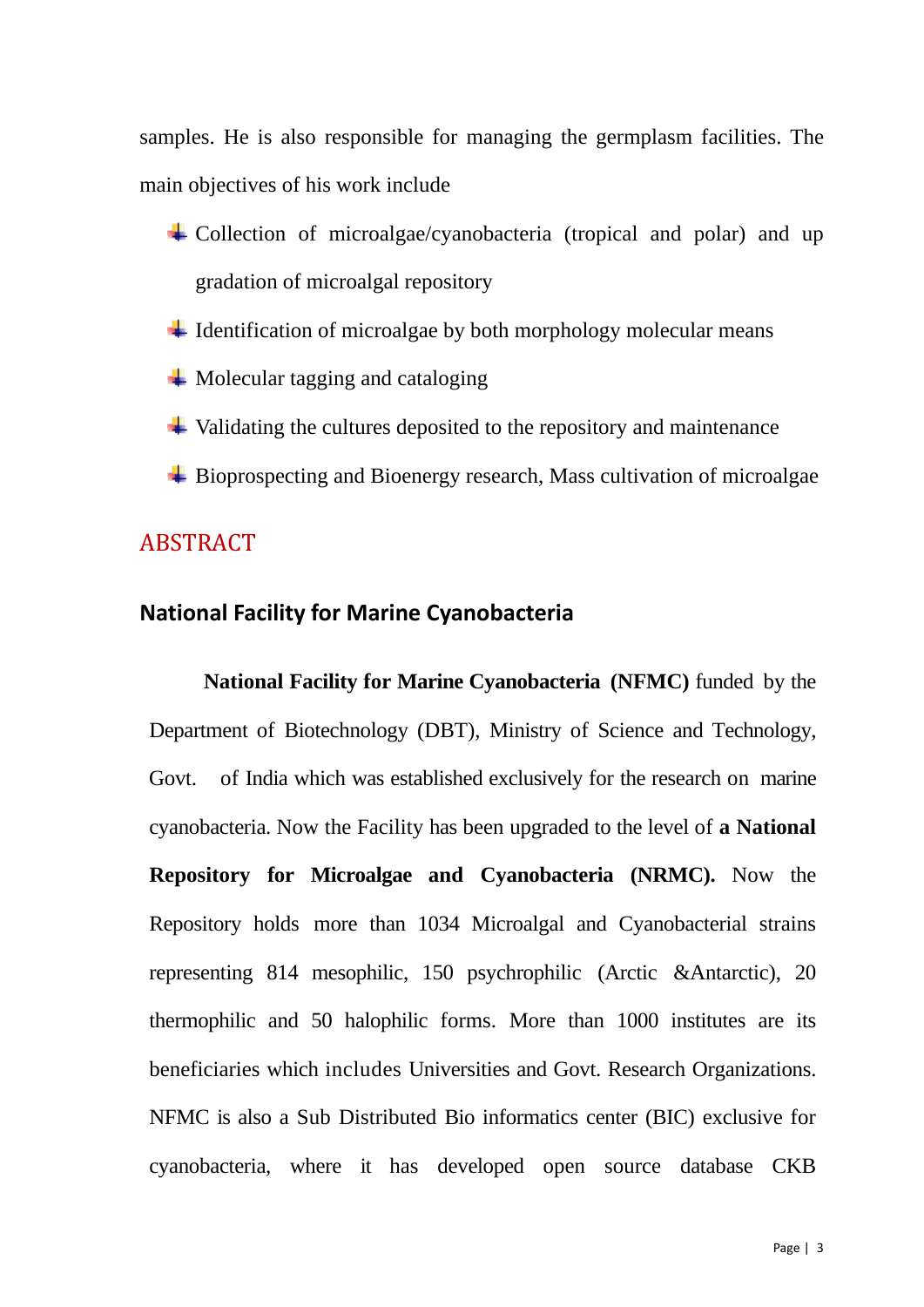(Cyanobacterial Knowledge Base) of 74 completely sequenced genomes, an exclusive visualization tool for *Synechocystis* PCC 6303 - Syn Rio, Cyanopatt which can search pattern against any cyanobacterial genomic region of the query. Complete Catalog datasheet (with GPS values), the open source tools and Database are available in website[\(www.nfmc.res.in\)](http://www.nfmc.res.in/).

- *To survey the entire coast of line of India and establish germplasm collection of marine cyanobacteria as well as cryophilic cyanobacteria.*
- *To carry out, basic and applied research resulting in both the understanding of basic biology as well as exploitation of these organisms by way of technologies towards human welfare;*
- *To carryout genome wide hunt of cyanobacterialgenomes;*
- *To sequence the whole genome of selected marine cyanobacterium of Indian isolate.*
- *To develop a strong knowledge economy and human resource through regular workshops and conferences*
- *To provide marine cyanobacterial culture, instrumental and other facilities to needy researchers.*

**Keywords:** NFMC, NRMC, Microalgae, Cyanobacteria, Bharathidasan **University**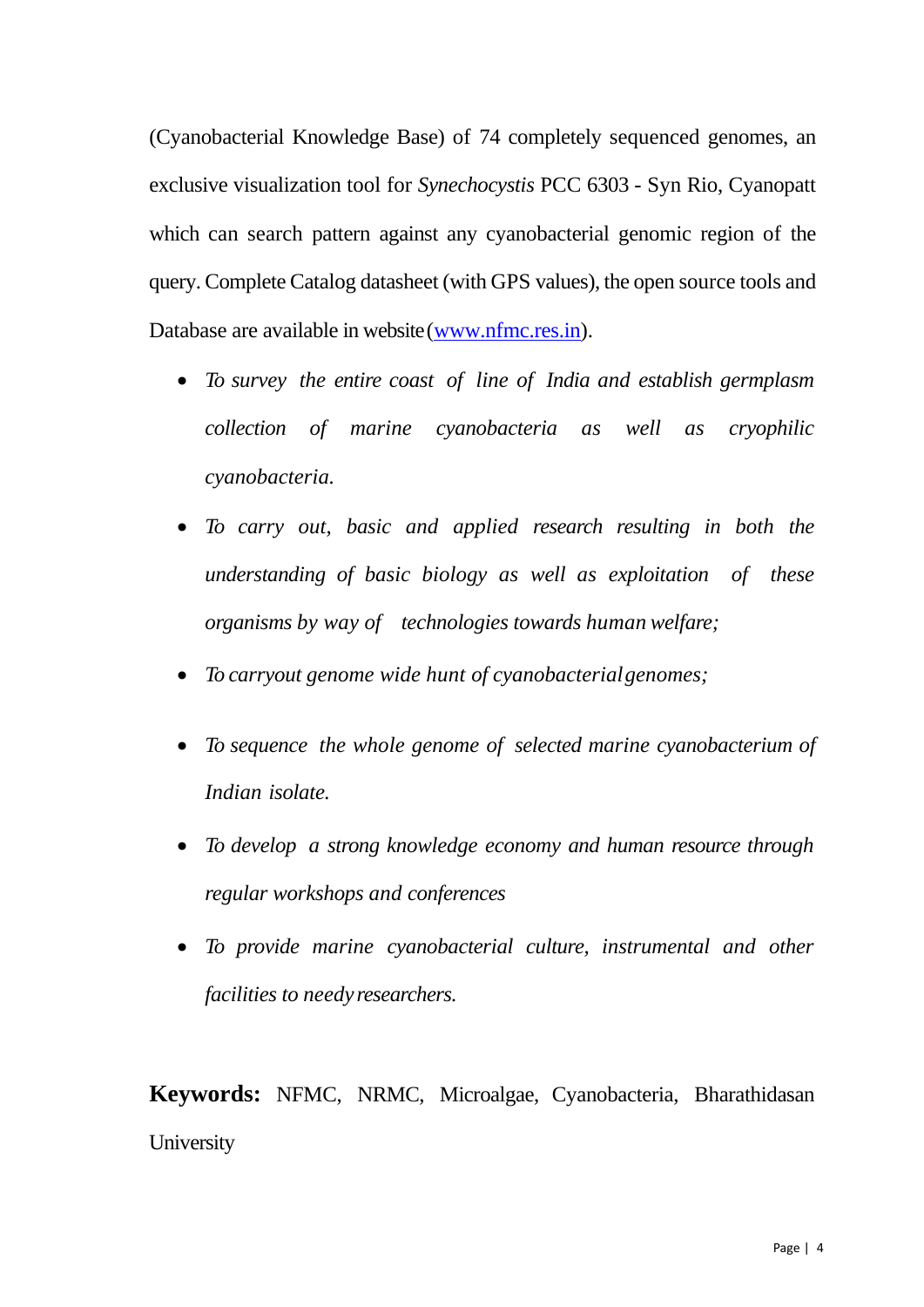**Distribution pattern of different Microalgal and Cyanobacterial cultures at National Repository for Microalgae and Cyanobacteria (NRMC)**

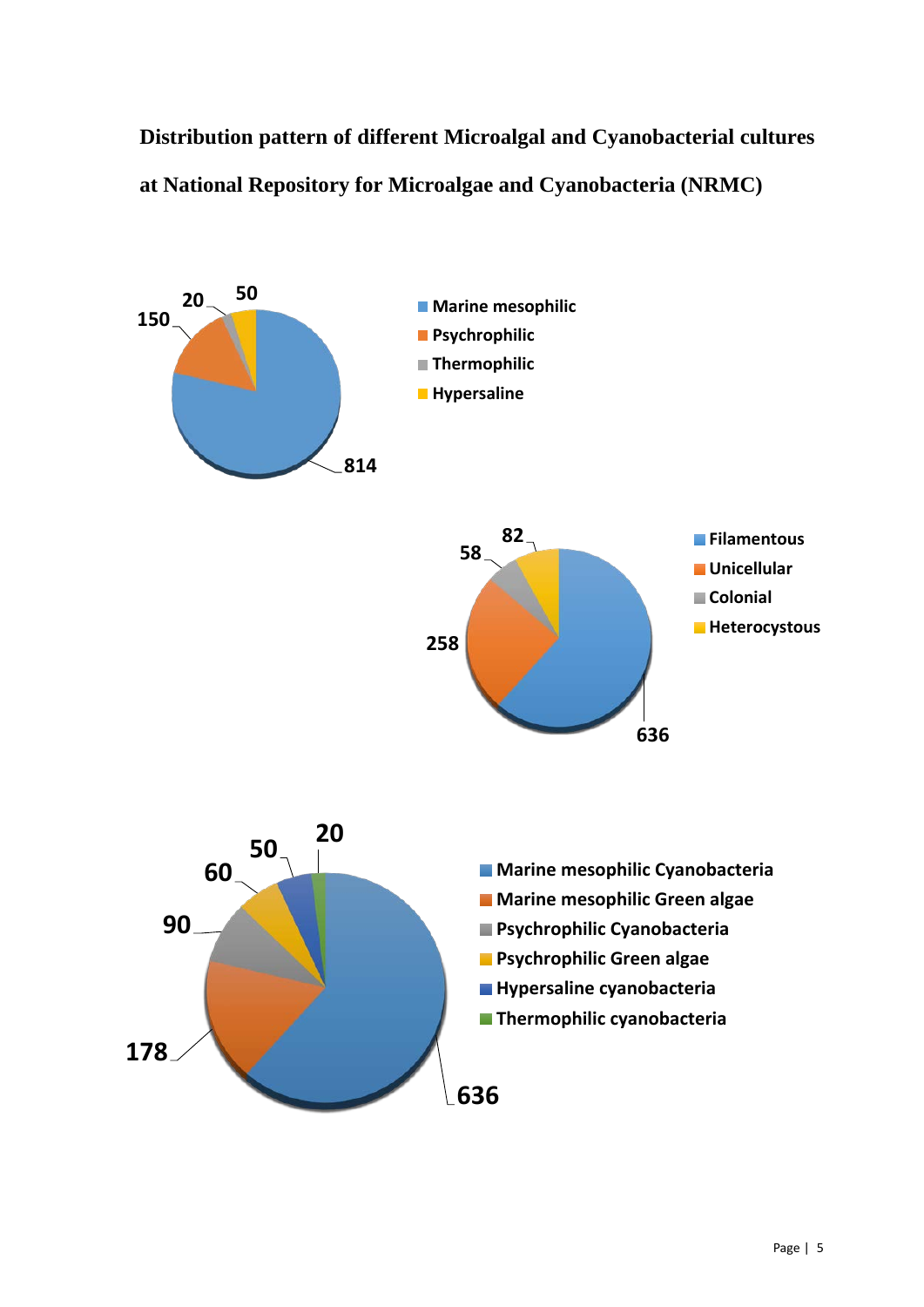#### **Dedicated website**

# [www.nfmc.res.in](http://www.nfmc.res.in/)

#### **Website with organism metadata, Culture Image**

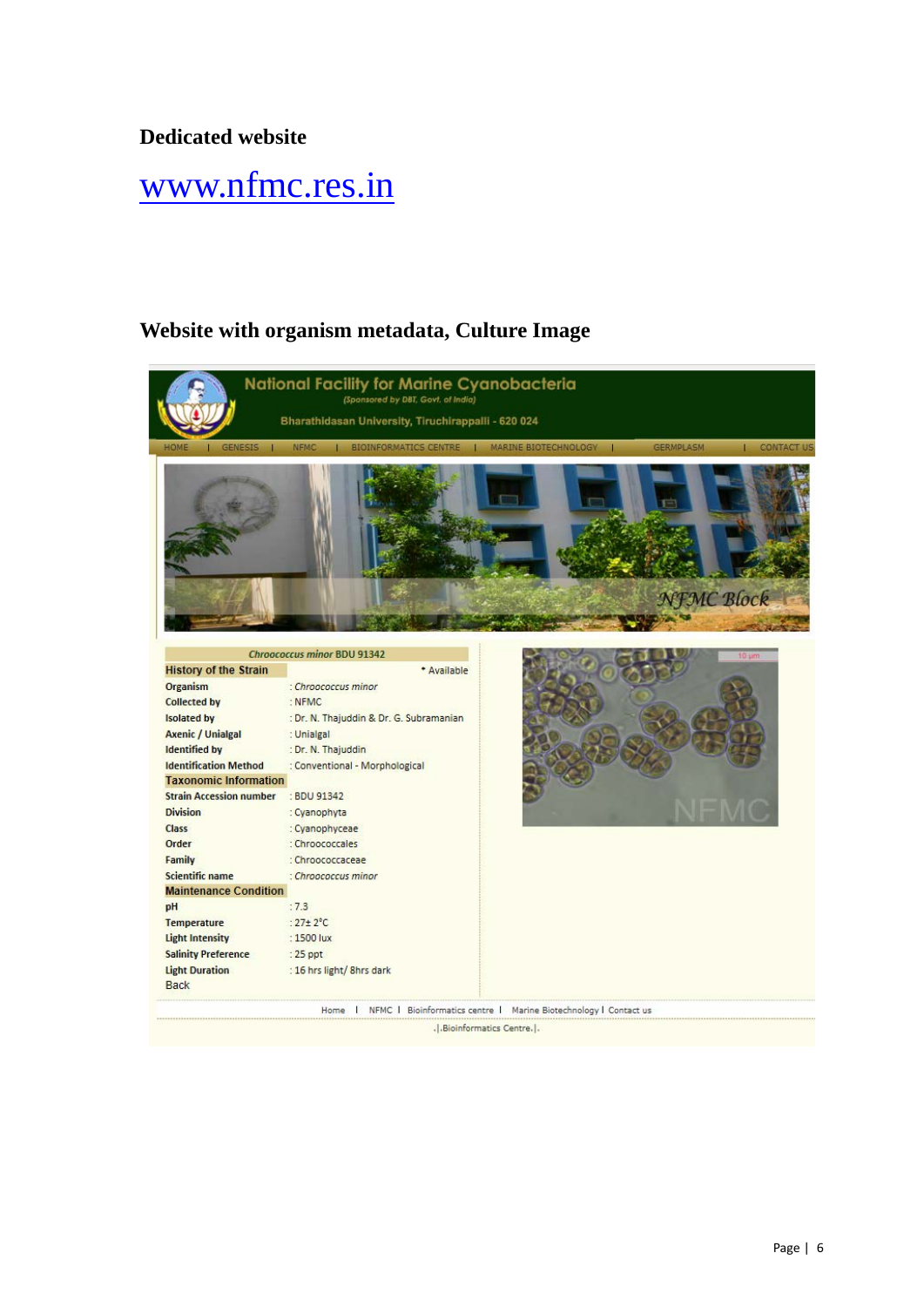#### **Cyanobacterial Knowledge Base (CKB)**



### **SynRio**

|                                                                       | SynRio - View Synechocystis 6803 chromosome using R and Shiny                                                                                                                                  |                            |  |  |
|-----------------------------------------------------------------------|------------------------------------------------------------------------------------------------------------------------------------------------------------------------------------------------|----------------------------|--|--|
|                                                                       | Syn-R-io is an interactive R application based on the shiny package for visual<br>exploration of Synechocystis 6803 chromosome with simple data extraction options<br>Launch SynRio web portal | <b>Bioinfom</b><br>cente   |  |  |
| Note: First time loading<br>of the application will<br>take some time | Powered by R and Shiny server                                                                                                                                                                  |                            |  |  |
|                                                                       | Download source code                                                                                                                                                                           |                            |  |  |
|                                                                       | synrio-master.zip   synrio-master.tar.gz                                                                                                                                                       |                            |  |  |
|                                                                       | Github project page                                                                                                                                                                            | Bharathidasa<br>University |  |  |
|                                                                       | <b>National Facility for Marine Cyanobacteria</b>                                                                                                                                              |                            |  |  |

#### **CyanoPatt**

| Search Portal  | Pattern Dataset |            |                                                            |        |                                          |       |
|----------------|-----------------|------------|------------------------------------------------------------|--------|------------------------------------------|-------|
| Enter Pattern  |                 |            | Model: Acaryochloris marina MBIC11017<br>Type: Nuleotide v |        | $0 \vee$ Mismatches<br>$\Box$ Insertions | P-con |
| Search Pattern |                 |            | Database: Upstream sequence from -500 to +50               | $\vee$ | $\Box$ Deletions<br>Substitutions        |       |
| Search Result  | Stats           | Raw Output |                                                            |        |                                          |       |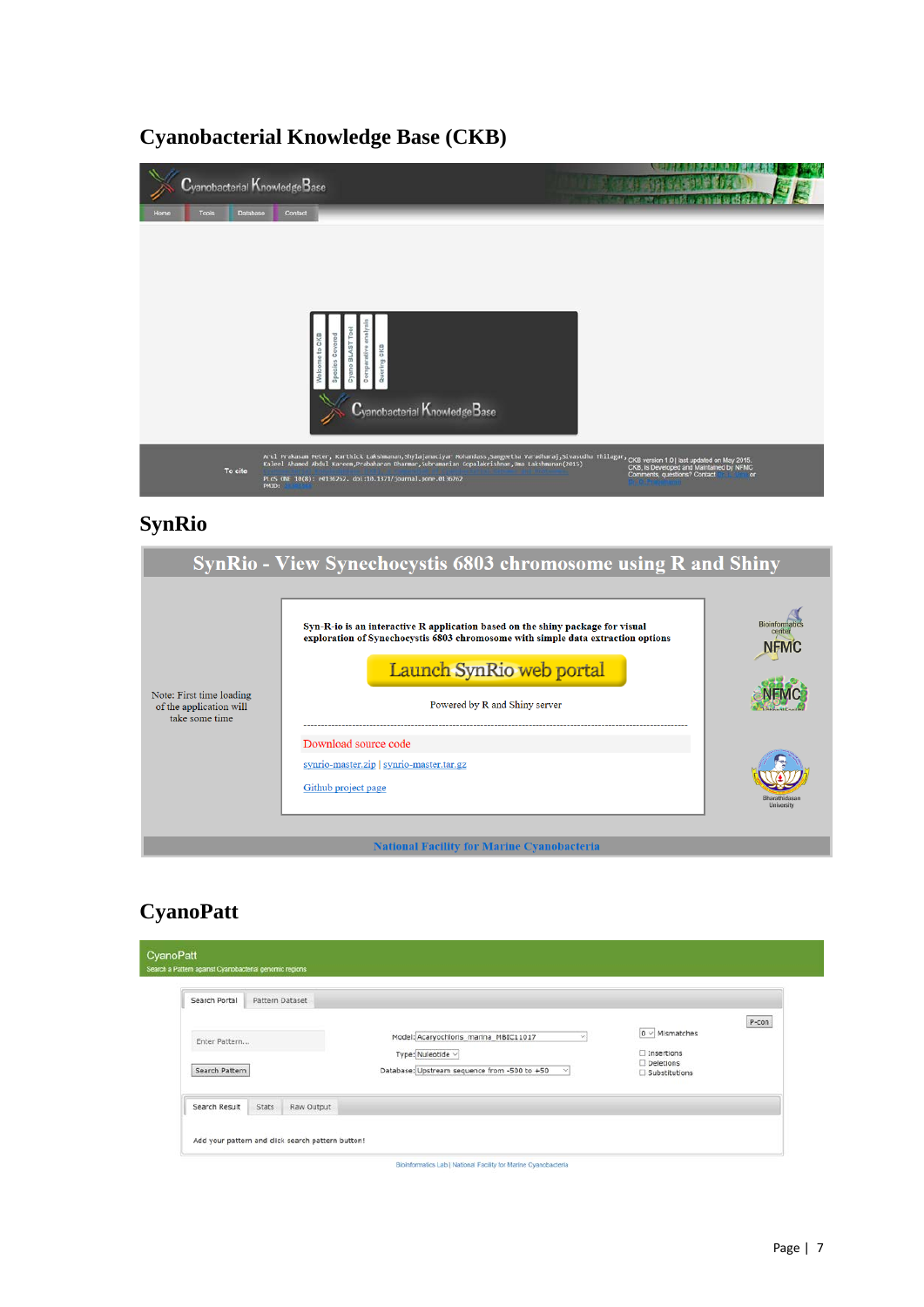#### **2. Benefit from the training courses**

- The Workshop helped us to interact with several regions of global culture collection's, scientists and also with the WDCM personals. This will help in our future collaboration works as well as to understand our role in the world culture collection.
- The presentations by scientist of WDCM and Institute of Microbiology gave a clear-cut idea of databases and their management.
- The informative explanation leads us to have an better understanding to BOLD, iBOL, ISO, BSL-3 Lab facility.
- The workshop made us to operate, manage and maintain WDCM web sites with ease and helped in getting the first-hand information regarding WDCM.
- The metagenomics and other software packages introduced in the course are quite handy.

#### **3. Suggestion on WDCM work.**

- The strain data incorporation into the WDCM website should be more user friendly, where the curator can edit the data with ease. Option should also be provided to edit the CCinfo data as the working personnel may change sometimes.
- The WDCM website should provide the web link to the organism list of their respective mother culture collection.
- All the WDCM websites should have a English version for global users.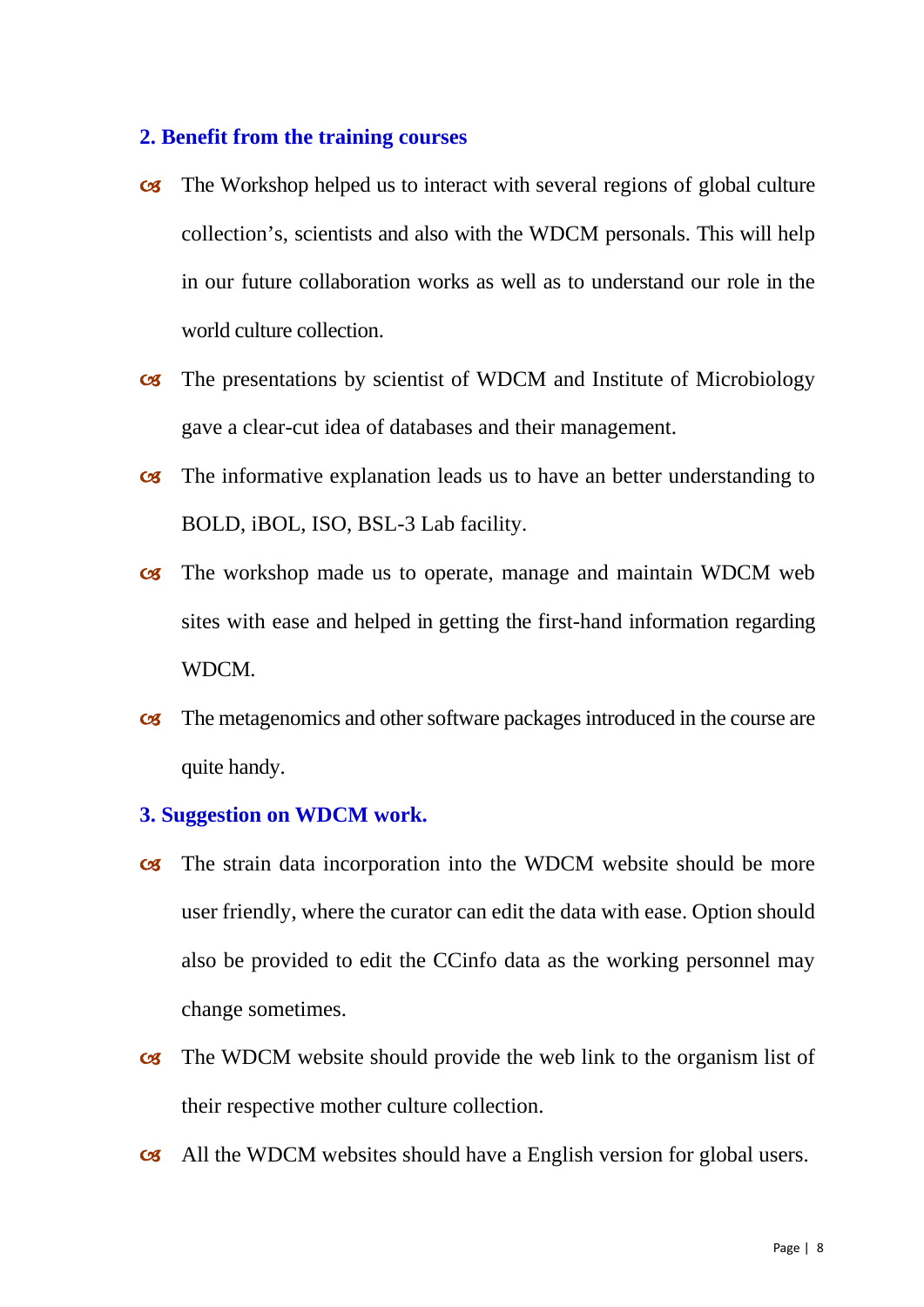#### **4. Comments or suggestion on the training courses.**

- I am very much happy with the training course and the knowledge sessions that were organized in the workshop by WDCM.
- The workshop was focusing more in introducing the fundamentals, I personally feel this should be altered by in depth teaching and practical sessions.
- Practical sessions organized in the workshop should be more focused in Bioinformatics tools which are key in metagenomic analysis and interpretation of results.
- The workshop should be regularly conducted to train researchers globally with more focused practical sessions.

#### **5. Suggestion on further cooperation between WDCM and your**

#### **collections.**

- NRMC as one of the major microalgal and cyanobacterial culture collection from India, we are looking forward to participate actively in sharing the data related to the microorganism.
- We would be looking forward for the support of WDCM in helping us to make the repository on par with international standards and help us to become a global Repository.